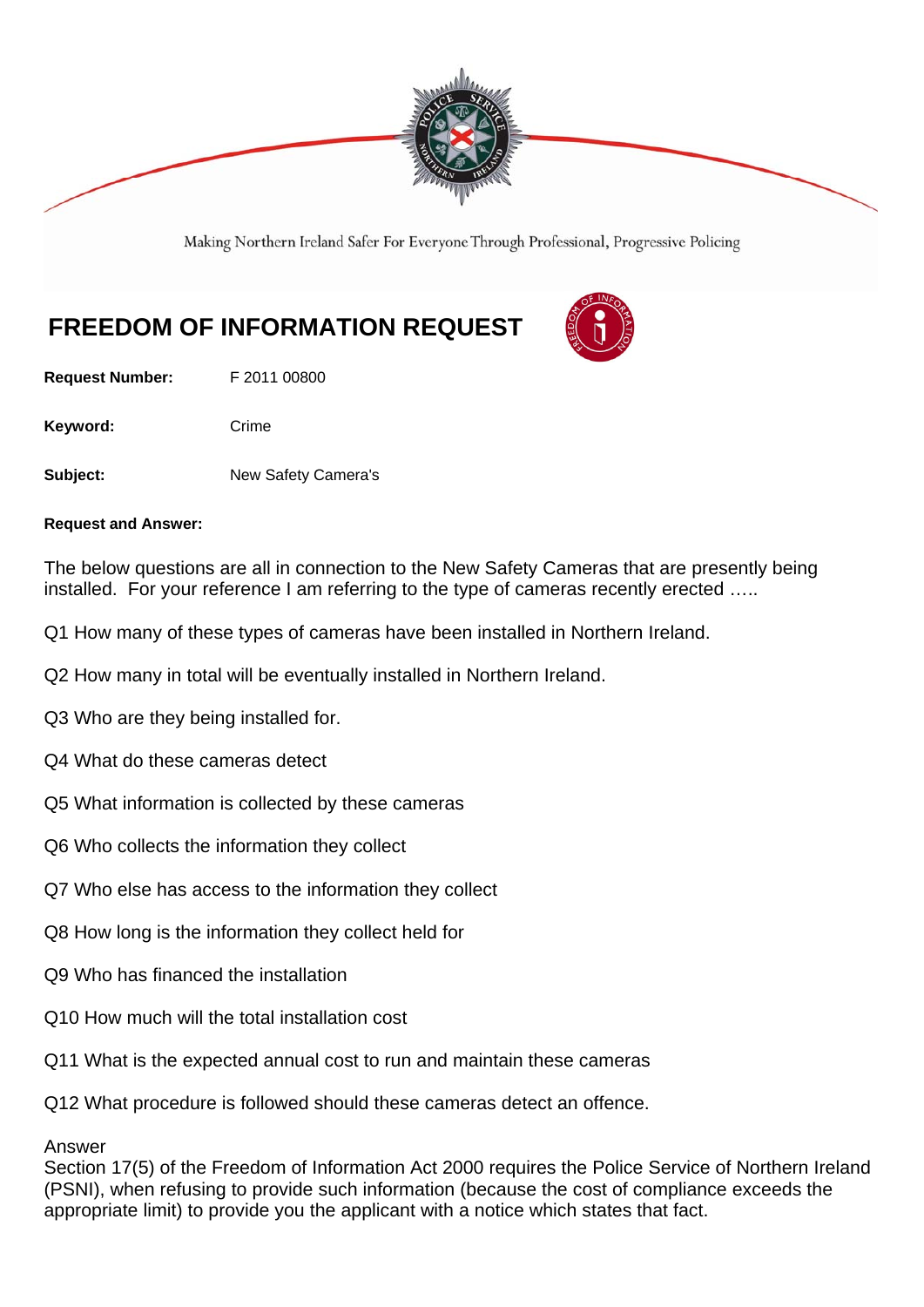It is estimated that the cost of complying with your request for information would exceed the "appropriate costs limit" under Section 12(1) of the Freedom of Information Act 2000, which is currently set by the Secretary of State at £450. If this cost applies to one or more questions, then it applies to the entire request.

In relation to cameras cost, such costs would include the petrol for vehicles, maintaining the camera's, maintenance costs, purchase etc and will be embedded into many different budgets and therefore it would be over the fees to extract.

In accordance with the Freedom of Information Act 2000, this letter should be considered as a Refusal Notice, and the request has therefore been closed.

You may wish to submit a refined request in order that the cost of complying with your request may be facilitated within the 'appropriate limit'. In compliance with Section 16 of the Act, I have considered how your request may be refined to bring it under the appropriate limit.

Submission of a refined request would be treated as a new request, and considered in accordance with the Freedom of Information Act 2000. However, please bear in mind that PSNI have a duty to counter terrorism and investigate serious crime, therefore it is likely that some of the exemptions which prevent disclosure under FOIA will be engaged. PSNI must ensure that they are able to fairly balance transparency and accountability against their responsibility in also protecting local communities through professional and progressive policing.

### Section 16 – Duty to provide advice and assistance

In compliance with Section 16 of the Act, I have considered how your request may be refined to bring it under the appropriate limit.

In relation to question 10 "...How much will the total installation cost.." Although PSNI would hold information regarding cost, these records cover many various aspects as mentioned previously and would be embedded in different budgets and systems.

Therefore, due to the nature and structure of the information requested this would make it extremely difficult for the PSNI to advise you how to refine your request to a point below the £450 cost limit.

Although excess cost removes the service's obligations under the Freedom of Information Act, as a gesture of goodwill, I have supplied information, relative to your request, retrieved before it was realised that the fees limit would be exceeded. I trust this will be helpful, but it does not affect our legal right to rely on the fees regulations for the remainder of your request.

Q3 Who are they being installed for?

### Answer 3

The cameras are designed to promote and protect the safety of everyone in the community. Police will use the cameras to discharge their obligations under the Police (NI) Act 2000, which states:

"It shall be the general duty of police officers –

- (a) to protect life and property;
- (b) to preserve order;
- (c) to prevent the commission of offences;
- (d) where an offence has been committed, to take measures to bring the offender to justice."

This would also include to proactively ensure road safety.

Q4 What do these cameras detect?